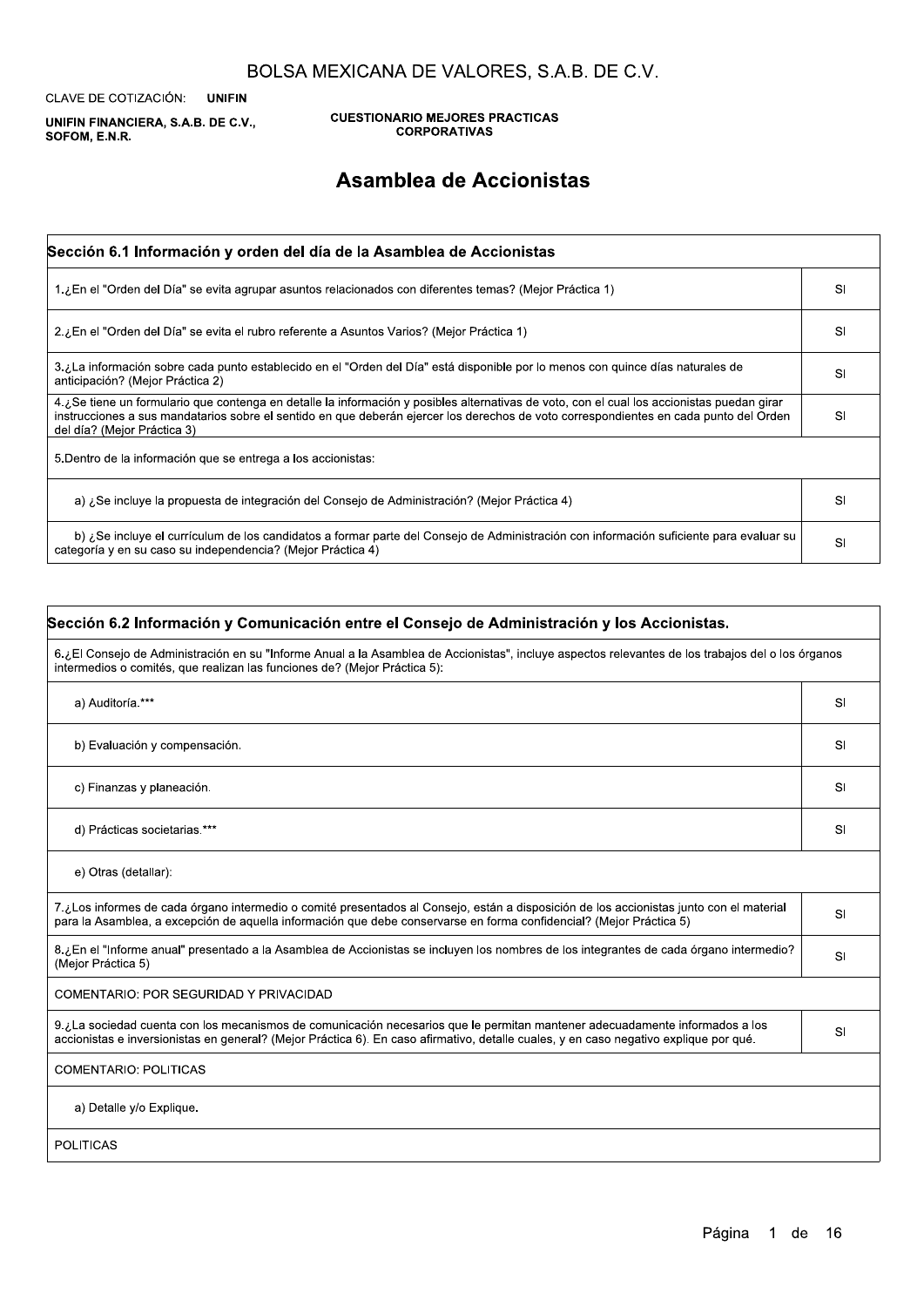CLAVE DE COTIZACIÓN: **UNIFIN** 

UNIFIN FINANCIERA, S.A.B. DE C.V., SOFOM, E.N.R.

#### **CUESTIONARIO MEJORES PRACTICAS CORPORATIVAS**

Nota: \*\*\* Función obligatoria para las sociedades que cotizan con acciones en el mercado de valores, la cual pueden llevar a cabo en forma compartida con otras funciones o en un solo comité.

Página 2 de 16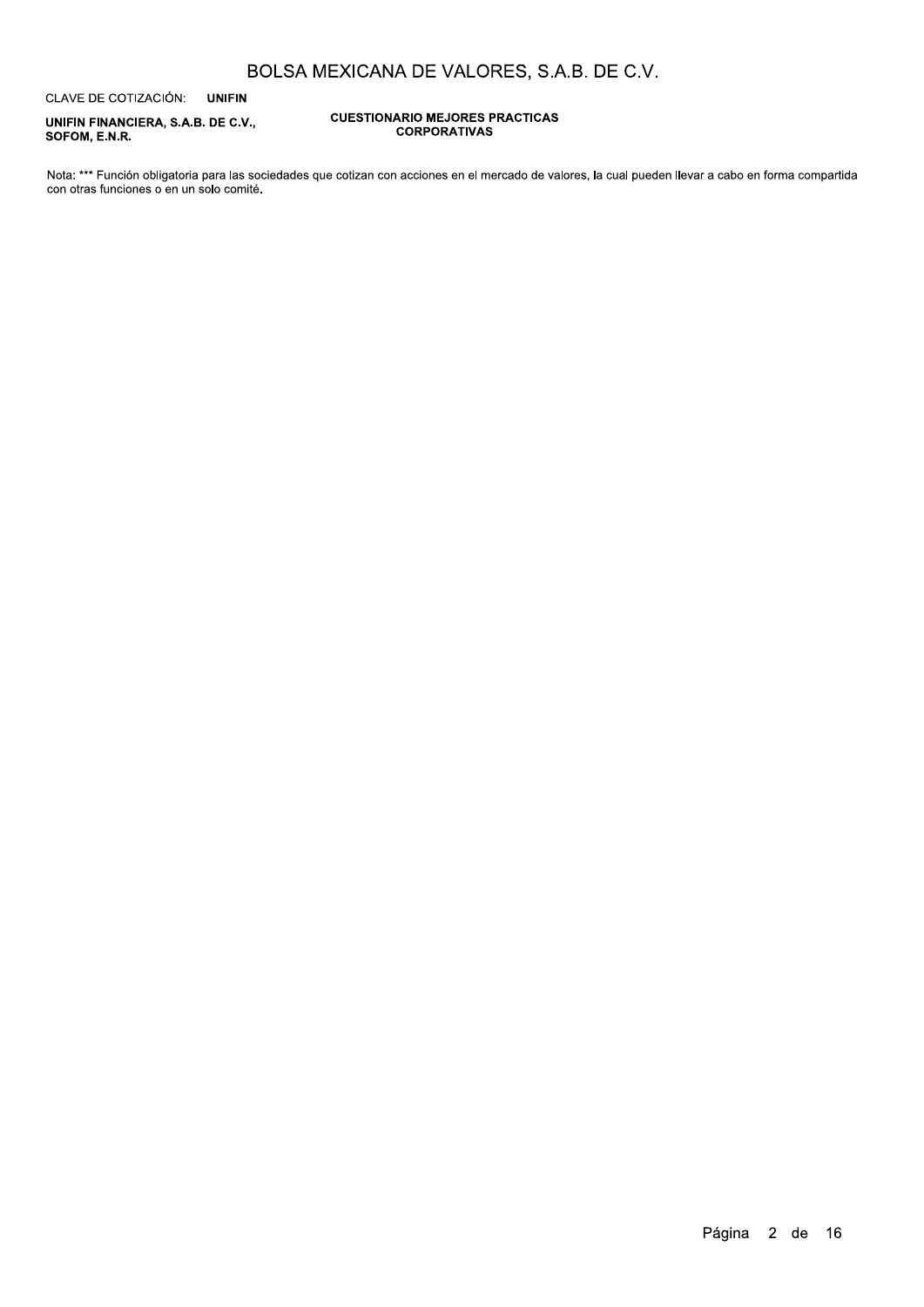CLAVE DE COTIZACIÓN: **UNIFIN** 

UNIFIN FINANCIERA, S.A.B. DE C.V., SOFOM, E.N.R.

**CUESTIONARIO MEJORES PRACTICAS CORPORATIVAS** 

# Consejo de Administración

| 10.¿El Consejo de Administración realiza las siguientes funciones? (Mejor Práctica 7)                                             |           |
|-----------------------------------------------------------------------------------------------------------------------------------|-----------|
| a) Define la visión estratégica.                                                                                                  | SI        |
| b) Vigila la operación de la sociedad.                                                                                            | SI        |
| c) Aprueba la gestión.                                                                                                            | SI        |
| d) Nombra al director general y a los funcionarios de alto nivel de la sociedad.                                                  | SI        |
| e) Evalúa y aprueba la gestión del director general y de los funcionarios de alto nivel de la sociedad.                           | SI        |
| f) Se cerciora que todos los accionistas:                                                                                         |           |
| i. Tengan un trato igualitario.                                                                                                   | SI        |
| ii. Se protejan sus intereses.                                                                                                    | SI        |
| iii. Se les de acceso a la información de la sociedad.                                                                            | SI        |
| g) Se asegura la creación de valor para los accionistas así como la sustentabilidad y la permanencia en el tiempo de la sociedad. | SI        |
| h) Promueve:                                                                                                                      |           |
| i. La emisión responsable de la información.                                                                                      | SI        |
| ii. La revelación responsable de la información.                                                                                  | SI        |
| iii. El manejo ético del negocio.                                                                                                 | SI        |
| i) Promueve la transparencia en la administración.                                                                                | SI        |
| j) Promueve el establecimiento de mecanismos de control interno.                                                                  | <b>SI</b> |

| k) Promueve el establecimiento de mecanismos de aseguramiento de la calidad de la información. | SI |
|------------------------------------------------------------------------------------------------|----|
| I) Establece las políticas para las operaciones con partes relacionadas.                       | SI |
| m) Aprueba las operaciones con partes relacionadas.                                            | SI |
| n) Se asegura el establecimiento de mecanismos para la:                                        |    |

## Página 3 de 16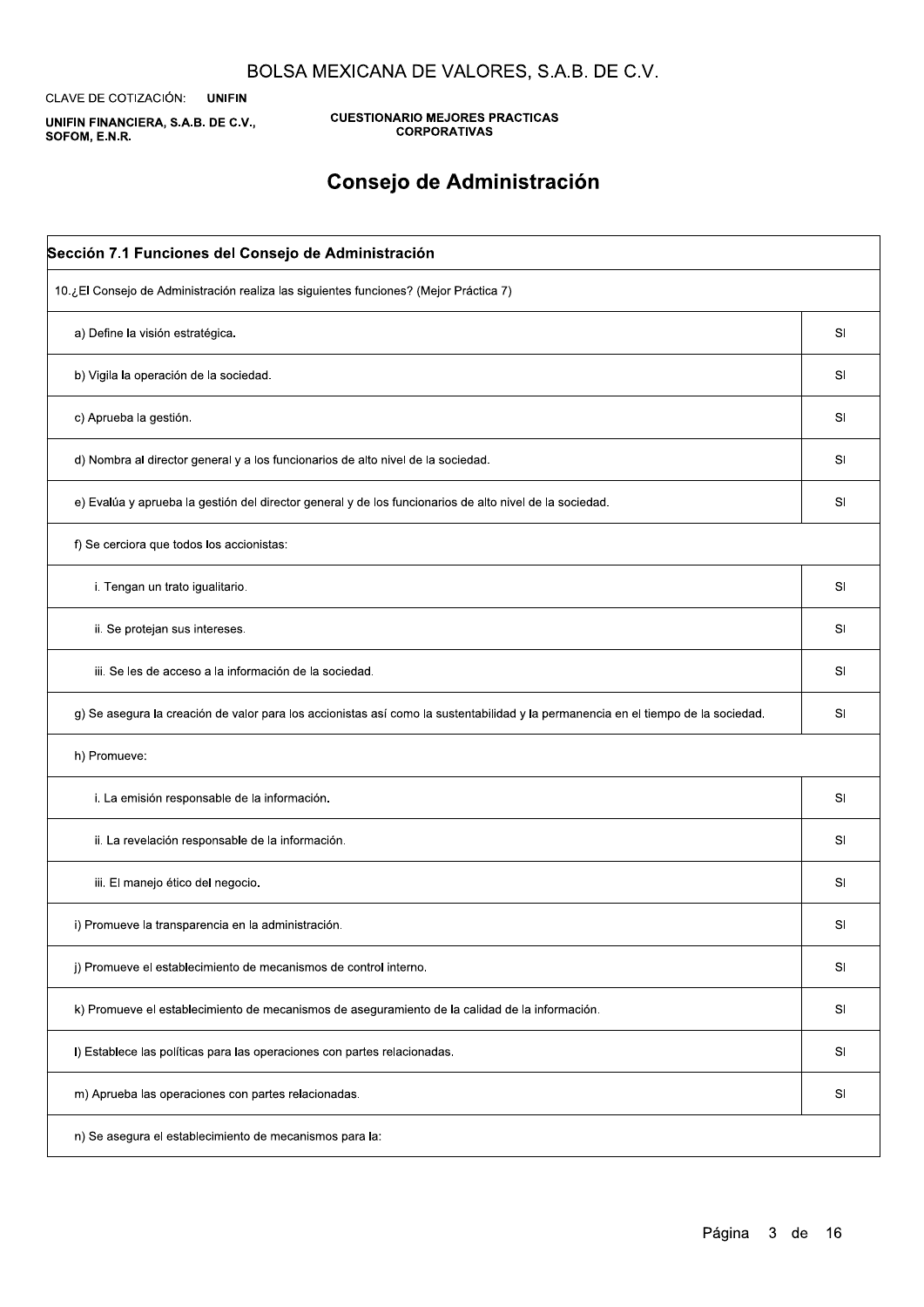CLAVE DE COTIZACIÓN: **UNIFIN** 

#### UNIFIN FINANCIERA, S.A.B. DE C.V., SOFOM, E.N.R.

#### **CUESTIONARIO MEJORES PRACTICAS CORPORATIVAS**

| i. Identificación de los riesgos.                                                                                                                          | SI        |
|------------------------------------------------------------------------------------------------------------------------------------------------------------|-----------|
| ii. Análisis de los riesgos.                                                                                                                               | SI        |
| iii. Administración de los riesgos.                                                                                                                        | <b>SI</b> |
| iv. Control de los riesgos.                                                                                                                                | SI        |
| v. Adecuada revelación de los riesgos.                                                                                                                     | SI        |
| o) Se promueve el establecimiento de un plan formal de sucesión para:                                                                                      |           |
| i. El director general.                                                                                                                                    | SI        |
| ii. Los funcionarios de alto nivel.                                                                                                                        | SI        |
| p) Promueve que la sociedad sea socialmente responsable. La(s) forma(s) en las cuales se promueve que la sociedad sea socialmente responsable<br>es (son): |           |
| i. Acciones con la comunidad.                                                                                                                              | SI        |
| ii. Cambios en la misión y visión.                                                                                                                         | SI        |
| iii. Cambios en la estrategia del negocio.                                                                                                                 | <b>NO</b> |
| iv. Consideración de los terceros interesados.                                                                                                             | SI        |
| v. Otras:                                                                                                                                                  |           |
| q) Promueve que la sociedad declare sus principios éticos de negocio. La(s) forma(s) en las cuales se promueven los principios éticos es(son):             |           |
| i. Código de Ética.                                                                                                                                        | SI        |
| ii. Difusión y aplicación del Código interna y externamente.                                                                                               | SI        |
| iii. Mecanismo de denuncia a las faltas al Código.                                                                                                         | SI        |
| iv. Mecanismo de protección a los informantes.                                                                                                             | <b>SI</b> |

v. Otras:

r) Promueve que la sociedad considere a los terceros interesados en la toma de sus decisiones. La(s) forma(s) en las cuales se considera a los terceros interesados es (son):

| i. Conducción responsable del negocio. | <b>NC</b> |
|----------------------------------------|-----------|
| ii. Programas de sustentabilidad.      | <b>NC</b> |

Página 4 de 16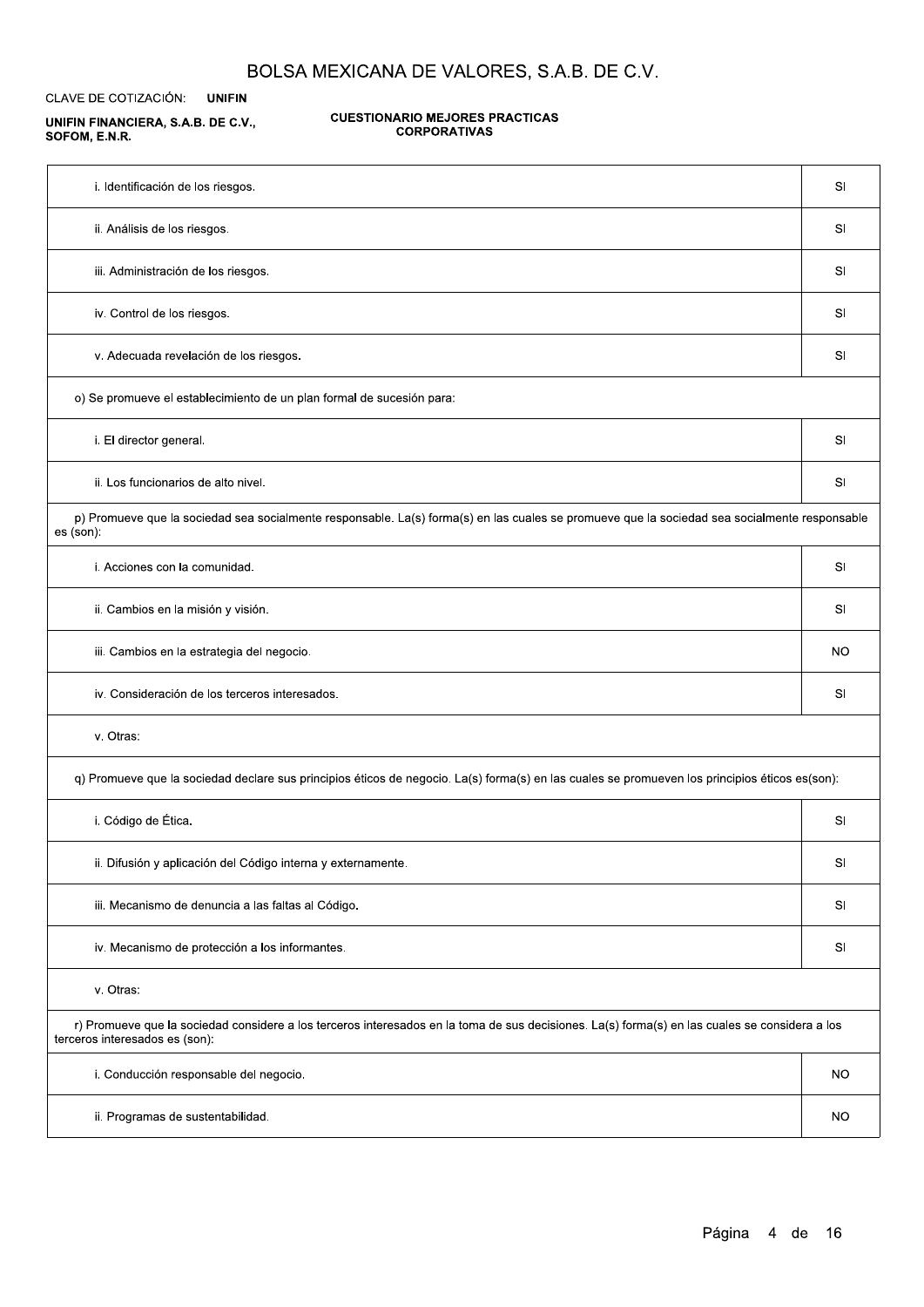CLAVE DE COTIZACIÓN: **UNIFIN** 

UNIFIN FINANCIERA, S.A.B. DE C.V., SOFOM, E.N.R.

#### **CUESTIONARIO MEJORES PRACTICAS CORPORATIVAS**

| iii. Otras:                                                                                                                                                                                                 |    |
|-------------------------------------------------------------------------------------------------------------------------------------------------------------------------------------------------------------|----|
| s) Promueve la revelación de faltas al Código de Ética y la protección a los informantes. La(s) forma(s) en las cuales se promueve la revelación de<br>hechos indebidos y protección a informantes es(son): |    |
| i. Difusión del Código de Ética.                                                                                                                                                                            | SI |
| ii. Línea telefónica especial y/o página web.                                                                                                                                                               | SI |
| iii. Otras:                                                                                                                                                                                                 |    |
| t) ¿Se cerciora que la sociedad cuente con los mecanismos necesarios que permitan comprobar que cumple con las diferentes<br>disposiciones legales que le son aplicables?                                   | SI |
| 11. Con el objeto de que las líneas de autoridad y de responsabilidad sean transparentes, se separan las actividades de la Dirección<br>General de las del Consejo de Administración (Mejor Práctica 8).    | SI |

| Sección 7.2 Integración del Consejo de Administración.                                                                                                                                           |    |
|--------------------------------------------------------------------------------------------------------------------------------------------------------------------------------------------------|----|
| 12.¿Cuál es el número de Consejeros propietarios que integran el Consejo de Administración? (Mejor Práctica 9, LMV) ***                                                                          | 10 |
| a) ¿De estos cuantas mujeres lo conforman?                                                                                                                                                       |    |
| 13.¿En caso de haberlos, cuál es el número de Consejeros Suplentes que integran el Consejo de Administración? (Mejor Práctica 10)                                                                | 0  |
| a) ¿De estos cuantas mujeres lo conforman?                                                                                                                                                       | 0  |
| 14. Si existe Consejero suplente indique:                                                                                                                                                        |    |
| a) ¿Cada Consejero Propietario sugiere quien será su Suplente? (Mejor Práctica 10)                                                                                                               |    |
| b) ¿Cada Consejero Propietario independiente tiene un Consejero Suplente también independiente? (Mejor Práctica 12)                                                                              |    |
| 15.¿Se establece un proceso de comunicación, entre el consejero propietario y su Suplente, que les permita una participación efectiva? (Mejor Práctica<br>10)                                    |    |
| 16. Los consejeros independientes al momento de ser nombrados entregan al Presidente de la Asamblea una Manifestación de<br>cumplimiento de los requisitos de independencia (Mejor Práctica 11). | SI |
| 17.¿Los consejeros independientes representan cuando menos el 25% del total de Consejeros? (Mejor Práctica 12)                                                                                   | SI |
| 18. Del total de miembros propietarios del Consejo de Administración, cuántos son (Mejor Práctica 12):                                                                                           |    |

| 18. Del total de miembros propietarios del Consejo de Administración, cuántos son (Mejor Práctica 12):                                                                      |  |
|-----------------------------------------------------------------------------------------------------------------------------------------------------------------------------|--|
| a) Independientes (Es aquel que cumple con los requisitos de independencia).                                                                                                |  |
| b) Patrimoniales (Accionistas, incluso cuando pertenecen al grupo de control de la sociedad que no forman parte del equipo de<br>dirección).                                |  |
| c) Patrimoniales independientes (Accionistas que no ejercen influencia significativa, ni poder de mando, ni están vinculados con el<br>equipo de dirección de la sociedad). |  |
| d) Relacionados (Es aquel consejero que únicamente es funcionario).                                                                                                         |  |

## Página 5 de 16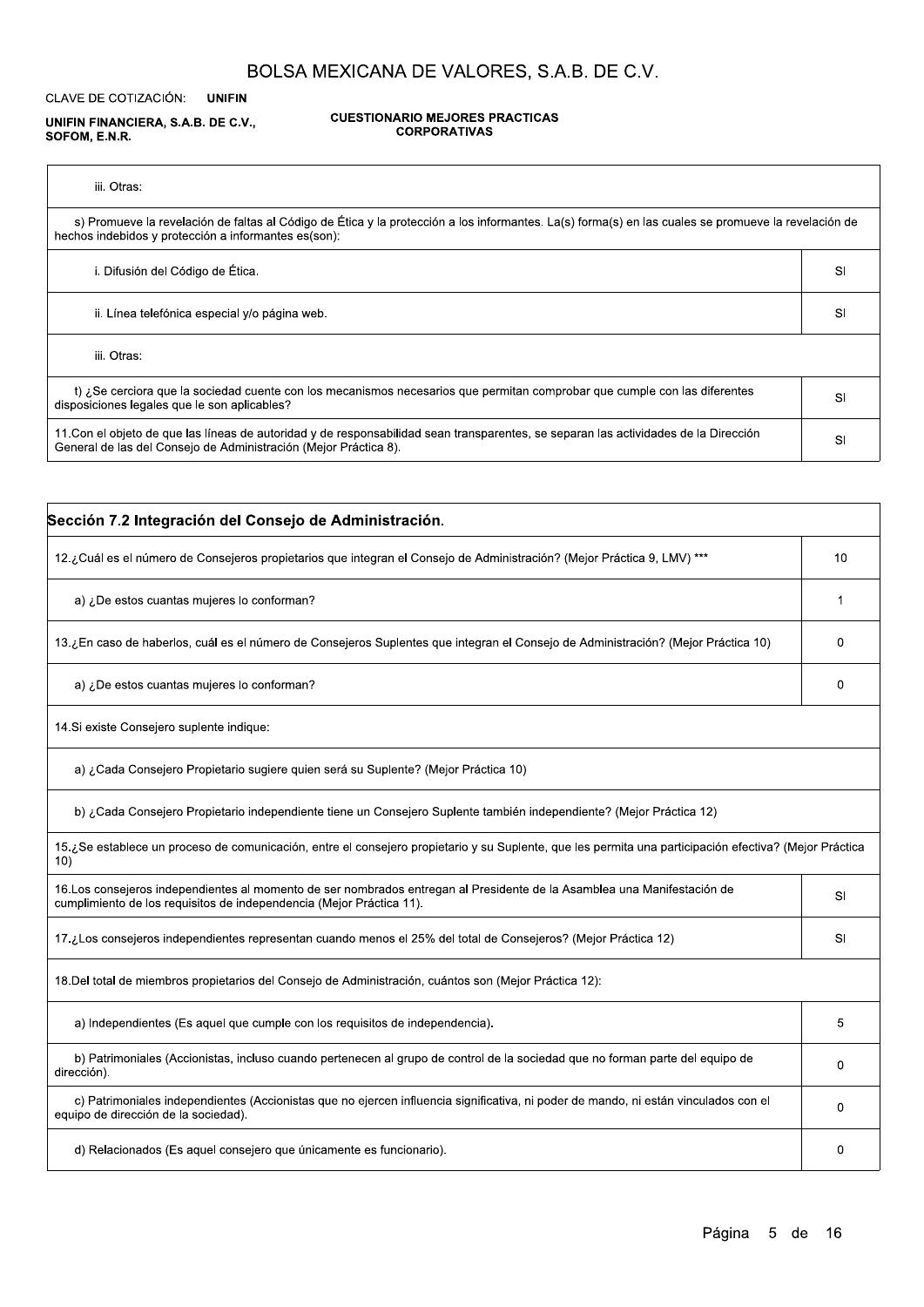**CLAVE DE COTIZACIÓN: UNIFIN** 

#### UNIFIN FINANCIERA, S.A.B. DE C.V., SOFOM, E.N.R.

 $\mathsf{r}$ 

#### **CUESTIONARIO MEJORES PRACTICAS CORPORATIVAS**

| e) Patrimoniales relacionados (Son aquellos accionistas que forman parte del equipo de dirección).                                                                          |    |
|-----------------------------------------------------------------------------------------------------------------------------------------------------------------------------|----|
| 19.¿Los consejeros independientes y patrimoniales en conjunto constituyen al menos el 60% del Consejo de Administración? (Mejor<br>Práctica 13)                             | SI |
| 20. ¿En el "Informe Anual a la Asamblea de Accionistas" presentado por el Consejo de Administración se señala la categoría que tiene<br>cada consejero? (Mejor Práctica 14) | SI |
| 21.¿En el Informe Anual que presenta el Consejo de Administración se señala? (Mejor Práctica 14):                                                                           |    |
| a) La categoría de cada consejero.                                                                                                                                          | SI |
| b) La actividad profesional de cada uno de los consejeros.                                                                                                                  | SI |

Nota: \*\*\* Las sociedades que cotizan con acciones en el mercado de valores pueden tener un máximo de 21 consejeros.

#### Sección 7.3 Estructura del Consejo de Administración.

NOTA: Para el cumplimiento de sus funciones, el Consejo de Administración, podrá crear uno o varios comités que le apoyen. En cada una de las siguientes funciones, en comentarios se deberá indicar que órgano la realiza o, en su caso, explicar porque no se lleva a cabo (Mejor Práctica 15).

| 22. Con el propósito de tomar decisiones más informadas, señale si las siguientes funciones son atendidas por el Consejo de Administración (Mejor<br>Práctica 16): |    |
|--------------------------------------------------------------------------------------------------------------------------------------------------------------------|----|
| a) Auditoría.***                                                                                                                                                   | SI |
| COMENTARIO: COMITÉ DE AUDITORIA Y PRACTICAS SOCIETARIAS                                                                                                            |    |
| b) Evaluación y Compensación.                                                                                                                                      | SI |
| COMENTARIO: COMITÉ DE EVALUACIÓN Y COMPENSACIÓN                                                                                                                    |    |
| c) Finanzas y Planeación.                                                                                                                                          | SI |
| COMENTARIO: COMITÉ DE FINANZAS Y PLANEACIÓN                                                                                                                        |    |
| d) Prácticas societarias.***                                                                                                                                       | SI |
| COMENTARIO: COMITÉ DE SISTEMAS, COMITÉ DE RIESGOS, CONSEJO DE ADMINISTRACIÓN                                                                                       |    |
| e) Otros (detalle):                                                                                                                                                |    |
|                                                                                                                                                                    |    |

a) Auditoría.\*\*\*

COMITE DE AUDITORIA Y PRACTICAS SOCIETARIAS COMITÉ DE EVALUACIÓN Y COMPENSACIÓN COMITÉ DE FINANZAS Y PLANEACIÓN COMITÉ DE SISTEMAS, COMITÉ DE RIESGOS, CONSEJO DE ADMINITRACIÓN

23. Indique que órgano intermedio desarrolla cada una de las siguientes funciones

b) Evaluación y Compensación.

COMITÉ DE EVALUACIÓN Y COMPENSACIÓN

Página 6 de 16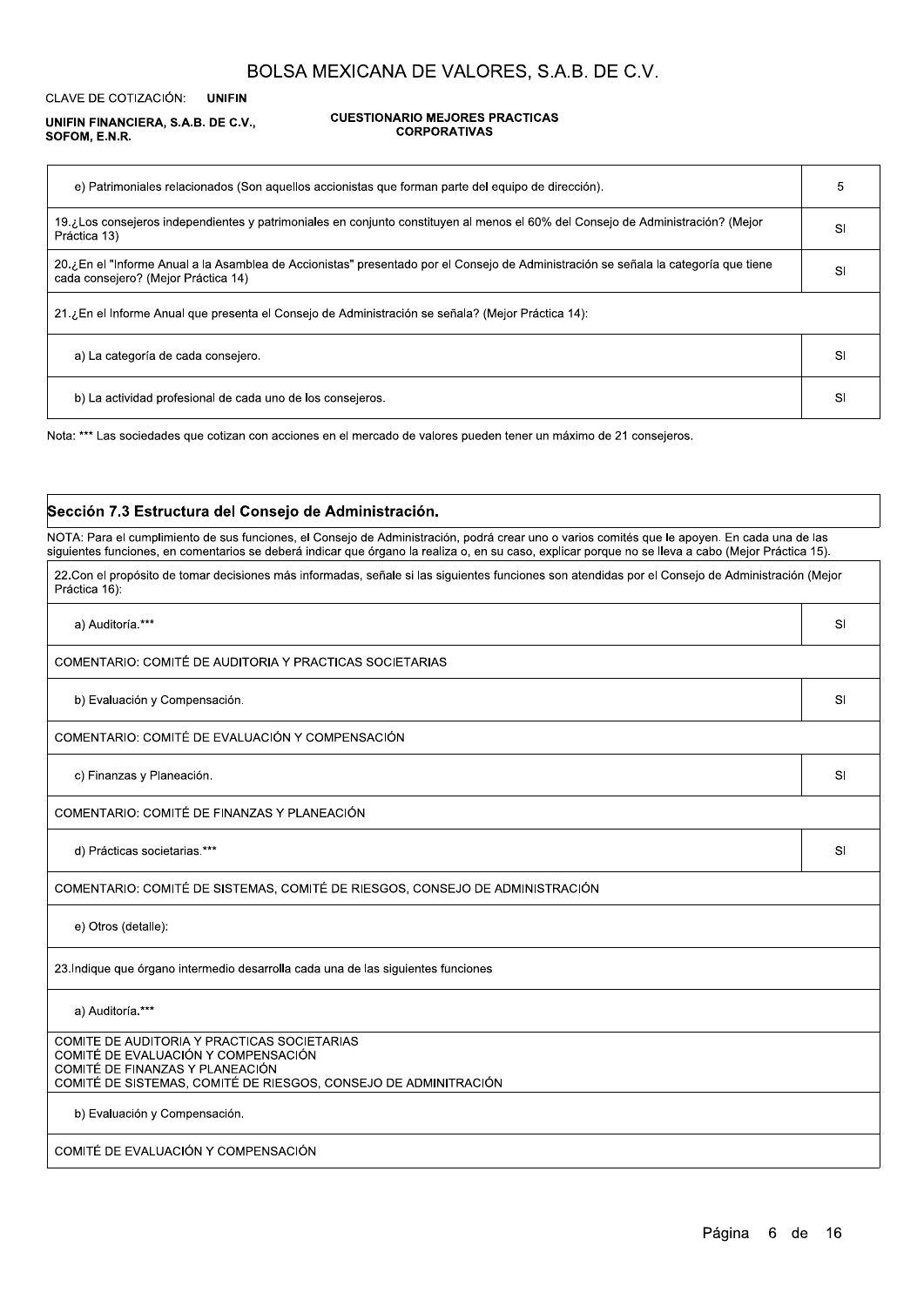CLAVE DE COTIZACIÓN: **UNIFIN** 

UNIFIN FINANCIERA, S.A.B. DE C.V., SOFOM, E.N.R.

**CUESTIONARIO MEJORES PRACTICAS CORPORATIVAS** 

c) Finanzas y Planeación.

COMITÉ DE FINANZAS Y PLANEACIÓN

d) Prácticas societarias.\*\*\*

COMITÉ DE SISTEMAS, COMITÉ DE RIESGOS, CONSEJO DE ADMINITRACIÓN

e) Otros (detalle):

24. Señale el número de consejeros propietarios que integran cada uno de los órganos intermedios (Mejor Práctica 16)

a) Auditoría.\*\*\*

b) Evaluación y Compensación.

c) Finanzas y Planeación.

d) Prácticas societarias.\*\*\*

e) Otras (detalle en comentarios):

**COMENTARIO: COMITÉ EJECUTIVO** 

25. Señale el número de consejeros propietarios independientes que integran cada uno de los órganos intermedios (Mejor Práctica 16).

| a) Auditoría.***                                                                                                                 | 3          |
|----------------------------------------------------------------------------------------------------------------------------------|------------|
| b) Evaluación y Compensación.                                                                                                    |            |
| c) Finanzas y Planeación.                                                                                                        |            |
| d) Prácticas societarias.***                                                                                                     |            |
| e) Otras (detalle en comentarios):                                                                                               |            |
| 26.¿Con que periodicidad informan estos órganos intermedios de sus actividades al Consejo de Administración? (Mejor Práctica 16) |            |
| a) Auditoría.***                                                                                                                 | Trimestral |

| b) Evaluación y Compensación. | Trimestral |
|-------------------------------|------------|
| c) Finanzas y Planeación.     | Trimestral |
| d) Prácticas Societarias.***  | Trimestral |
| e) Otras (detalle):           |            |

### Página 7 de 16

 $\mathbf{1}$ 

 $\mathbf 1$ 

 $\mathbf 1$ 

 $\mathbf{3}$ 

 $\overline{3}$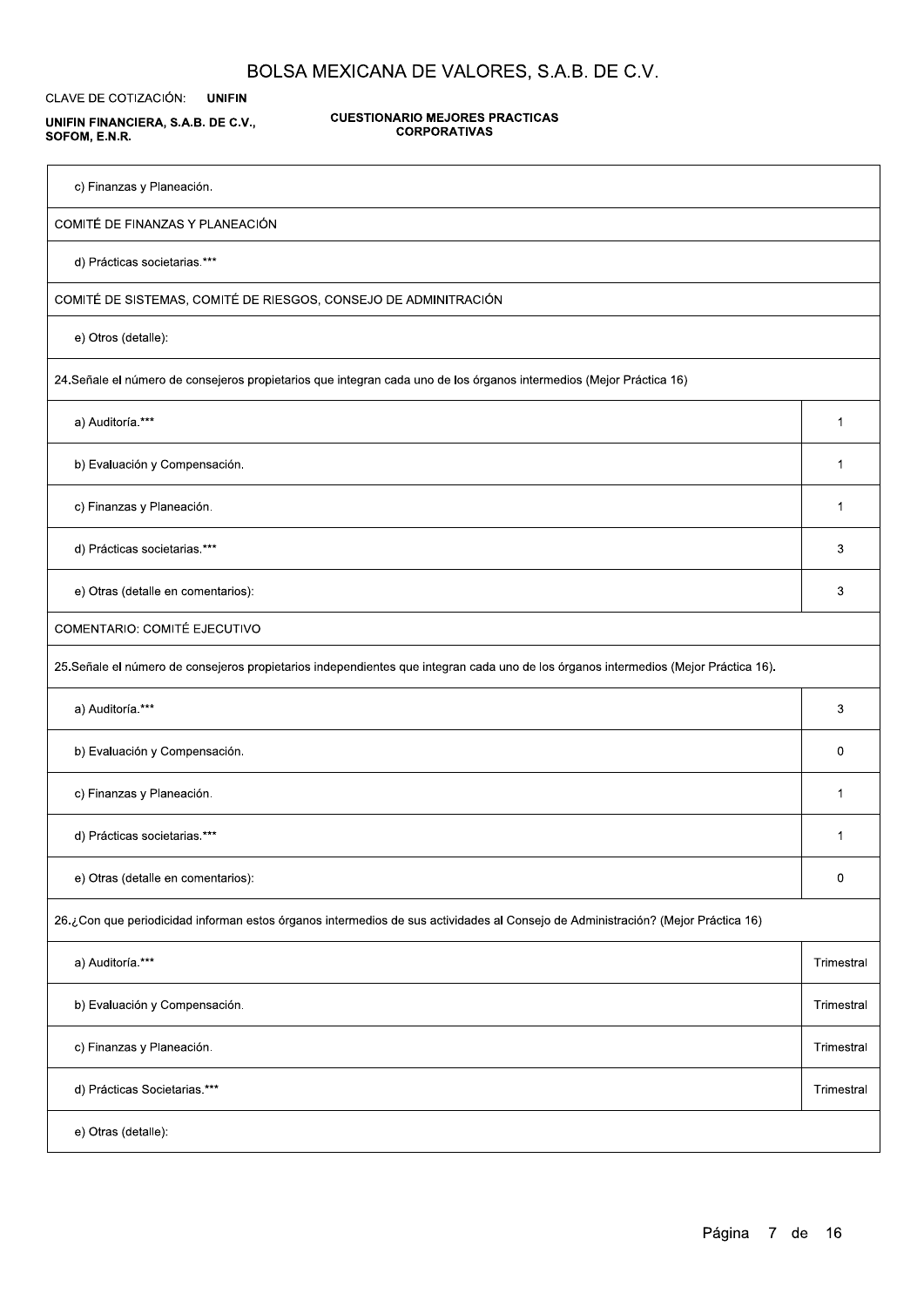CLAVE DE COTIZACIÓN: **UNIFIN** 

#### UNIFIN FINANCIERA, S.A.B. DE C.V., SOFOM, E.N.R.

 $\Gamma$ 

#### **CUESTIONARIO MEJORES PRACTICAS CORPORATIVAS**

| 27.¿El presidente de cada órgano intermedio invita a sus sesiones a los funcionarios de la sociedad cuyas responsabilidades estén<br>relacionadas con las funciones del órgano intermedio? (Mejor Práctica 16) | SI  |
|----------------------------------------------------------------------------------------------------------------------------------------------------------------------------------------------------------------|-----|
| 28.¿Cada uno de los consejeros independientes participa en algún órgano intermedio? (Mejor Práctica 16)                                                                                                        | NO. |
| 29. Si la respuesta a la pregunta anterior es negativa, explique por qué.                                                                                                                                      |     |
| PORQUE NO TODOS LOS CONSEJEROS INDEPENDIENTES PARTICIPAN EN ALGÚN ÓRGANO INTERMEDIO                                                                                                                            |     |
| 30.¿El órgano intermedio encargado de la función de auditoría es presidido por un consejero independiente que tiene conocimientos y<br>experiencia en aspectos contables y financieros? (Mejor Práctica 16)    | SI  |
| 31. Si la respuesta a la pregunta anterior es negativa, explique por qué.                                                                                                                                      |     |
| Nota: *** Función obligatoria para las sociedades que cotizan con acciones en el mercado de valores, la cual pueden llevar a cabo en forma compartida<br>con otras funciones o en un solo comité.              |     |

| Sección 7.4 Operación del Consejo de Administración.                                                                                                                                                                                                                                                              |    |
|-------------------------------------------------------------------------------------------------------------------------------------------------------------------------------------------------------------------------------------------------------------------------------------------------------------------|----|
| 32.¿Cuantas sesiones realiza el Consejo de Administración durante el ejercicio? (Mejor Práctica 17)                                                                                                                                                                                                               | 4  |
| 33. Si la respuesta a la pregunta anterior es menos de 4, explique cuál sería la razón:                                                                                                                                                                                                                           |    |
| a) No está a tiempo la información.                                                                                                                                                                                                                                                                               |    |
| b) Por costumbre.                                                                                                                                                                                                                                                                                                 |    |
| c) No se le da importancia.                                                                                                                                                                                                                                                                                       |    |
| d) Otras (detallar):                                                                                                                                                                                                                                                                                              |    |
| 34.¿Existen disposiciones por las cuales se pueda convocar a una sesión del Consejo de Administración con el acuerdo del 25% de los<br>consejeros o del Presidente de algún órgano intermedio ? (Mejor Práctica 18)                                                                                               | SI |
| 35. Si la respuesta a la pregunta anterior es positiva, detalle dichas disposiciones.                                                                                                                                                                                                                             |    |
| <b>ESTATUTOS SOCIALES</b>                                                                                                                                                                                                                                                                                         |    |
| 36.¿Con cuántos días de anticipación tienen acceso los miembros del consejo a la información que es relevante y necesaria para la toma<br>de decisiones, de acuerdo al orden del día contenido en la convocatoria? (Mejor Práctica 19)                                                                            | 15 |
| 37.¿Existe algún mecanismo que asegure que los consejeros puedan evaluar asuntos que requieran confidencialidad? Aun cuando no<br>reciban la información necesaria con cuando menos 5 días hábiles antes de la sesión como lo establece el Código tratándose de asuntos<br>no confidenciales (Mejor Práctica 19). | SI |

| 38. Si la respuesta a la pregunta anterior es positiva, seleccione ¿cuál o cuáles son los mecanismos? |  |
|-------------------------------------------------------------------------------------------------------|--|
| a) Vía telefónica.                                                                                    |  |
| b) Correo electrónico.                                                                                |  |
| c) Intranet.                                                                                          |  |

## Página 8 de 16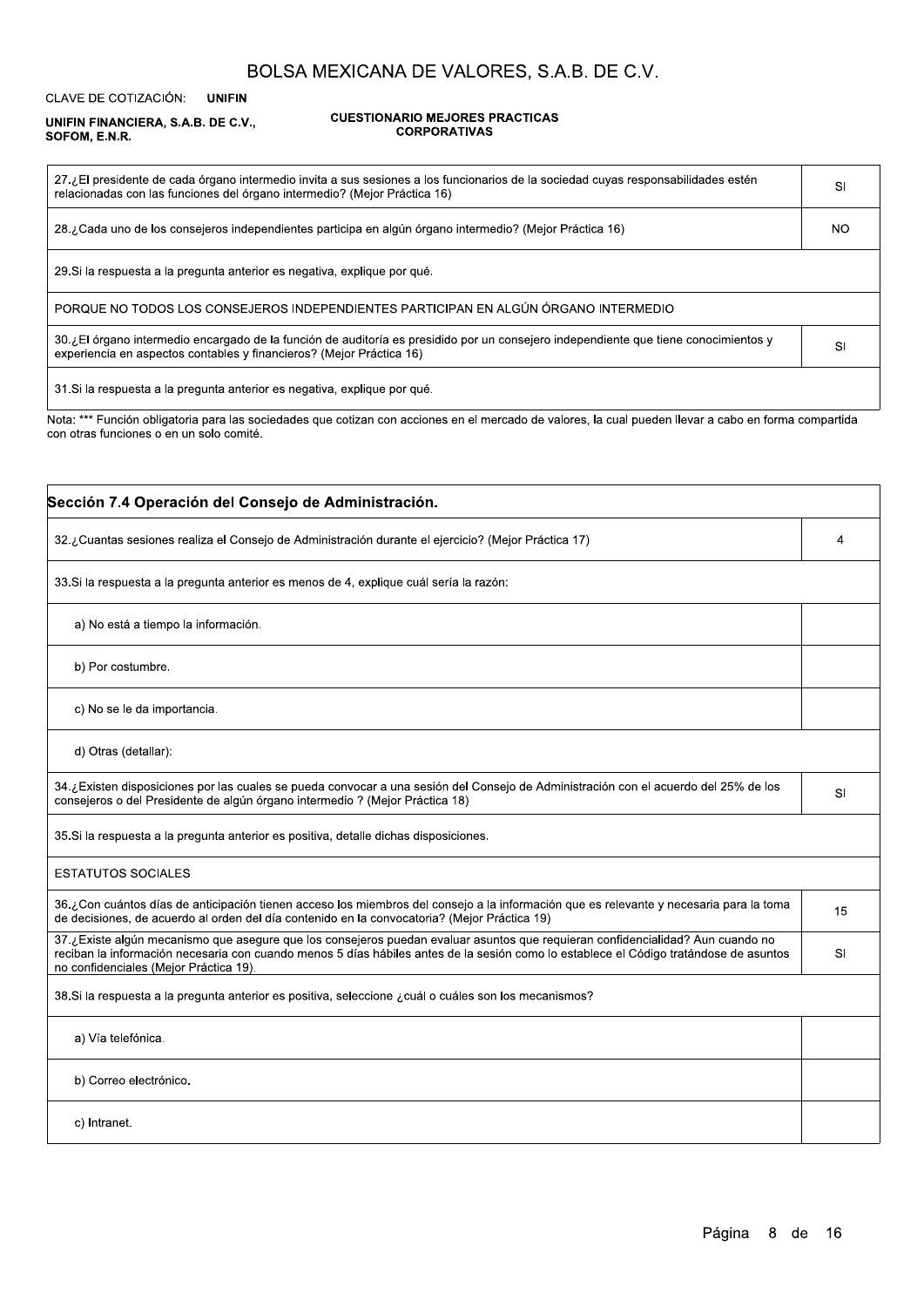CLAVE DE COTIZACIÓN: **UNIFIN** 

UNIFIN FINANCIERA, S.A.B. DE C.V., SOFOM, E.N.R.

**CUESTIONARIO MEJORES PRACTICAS CORPORATIVAS** 

d) Documento Impreso.

e) Otro (detallar):

**COMITÉS** 

39. Cuando los consejeros son nombrados por primera vez, ¿se les proporciona la información necesaria para que estén al tanto de los asuntos de la sociedad y puedan cumplir con su nueva responsabilidad? (Mejor Práctica 20)

| Sección 7.5 Responsabilidades de los Consejeros.                                                                                                                                                                                                                                                                                                                          |           |
|---------------------------------------------------------------------------------------------------------------------------------------------------------------------------------------------------------------------------------------------------------------------------------------------------------------------------------------------------------------------------|-----------|
| 40.¿A cada consejero, se le proporciona la información necesaria, respecto a las obligaciones, responsabilidades y facultades que implica<br>ser miembro del Consejo de Administración de la sociedad? (Mejor Práctica 21)                                                                                                                                                | SI        |
| 41.¿Los consejeros comunican al Presidente y a los demás miembros del Consejo de Administración, cualquier situación en la que exista o<br>pueda derivar en un conflicto de interés, absteniéndose de participar en la deliberación correspondiente? (Mejor Práctica 22)                                                                                                  | SI        |
| 42.¿Los consejeros utilizan los activos o servicios de la sociedad solamente para el cumplimiento del objeto social? (Mejor Práctica 22)                                                                                                                                                                                                                                  | SI        |
| 43.¿En su caso se definen políticas claras que permitan, en casos de excepción, utilizar dichos activos para cuestiones personales? (Mejor<br>Práctica 22)                                                                                                                                                                                                                | SI        |
| 44.¿Los consejeros dedican a su función el tiempo y la atención necesaria, asistiendo como mínimo al 70 por ciento de las reuniones a las<br>que sean convocados? (Mejor Práctica 22)                                                                                                                                                                                     | SI        |
| 45.¿Existe algún mecanismo que asegure que los consejeros mantengan absoluta confidencialidad sobre toda la información que reciben<br>con motivo del desempeño de sus funciones y, en especial, sobre su propia participación y la de otros consejeros, en las deliberaciones<br>que se llevan a cabo en las sesiones del Consejo de Administración? (Mejor Práctica 22) | SI        |
| 46. Si la respuesta a la pregunta anterior es afirmativa, explique el mecanismo:                                                                                                                                                                                                                                                                                          |           |
| a) Acuerdo de confidencialidad.                                                                                                                                                                                                                                                                                                                                           |           |
| b) Ejercicio de sus deberes fiduciarios.                                                                                                                                                                                                                                                                                                                                  |           |
| c) Otros (detallar):                                                                                                                                                                                                                                                                                                                                                      |           |
| 47.¿Los consejeros propietarios y, en su caso, sus respectivos suplentes, se mantienen mutuamente informados acerca de los asuntos<br>tratados en las sesiones del Consejo de Administración a las que asisten? (Mejor Práctica 22)                                                                                                                                       | SI        |
| 48.¿Los consejeros propietarios y, en su caso, sus respectivos suplentes, apoyan al Consejo de Administración con opiniones y<br>recomendaciones que deriven del análisis del desempeño de la empresa; con el objeto de que las decisiones que se adopten se<br>encuentren debidamente sustentadas? (Mejor Práctica 22)                                                   | SI        |
| 49.¿Existe un mecanismo de evaluación del desempeño y cumplimiento de las responsabilidades y deberes fiduciarios de los consejeros?<br>(Mejor Práctica 22)                                                                                                                                                                                                               | <b>NO</b> |

Página 9 de 16

 $SI$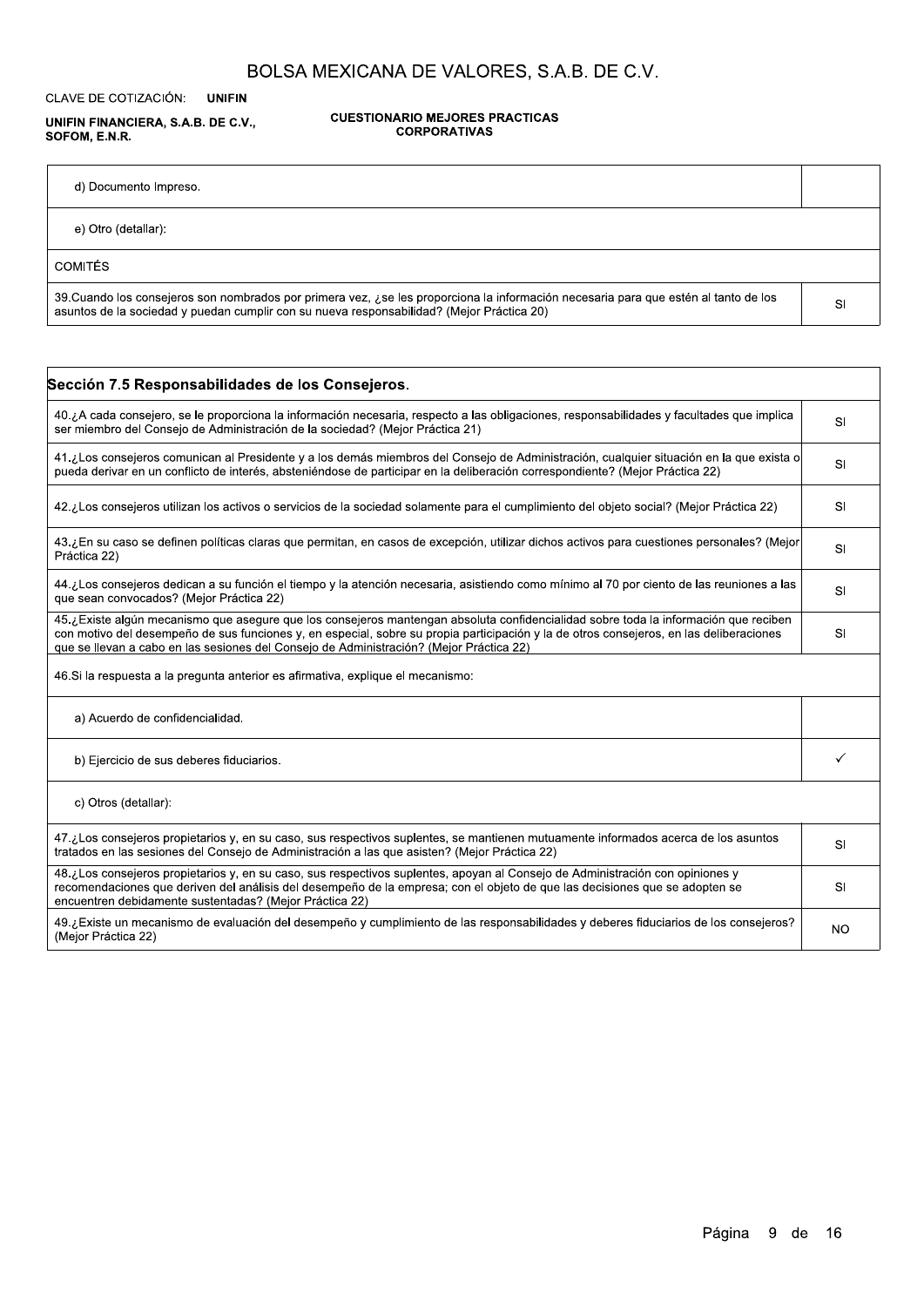CLAVE DE COTIZACIÓN: **UNIFIN** 

UNIFIN FINANCIERA, S.A.B. DE C.V., SOFOM, E.N.R.

Л

**CUESTIONARIO MEJORES PRACTICAS CORPORATIVAS** 

## Función de Auditoría

| Sección 8.1 Funciones Genéricas.                                                                                     |           |
|----------------------------------------------------------------------------------------------------------------------|-----------|
| 50.¿El órgano intermedio que desempeña la función de auditoría realiza las siguientes funciones? (Mejor Práctica 23) |           |
| a) Recomienda al Consejo de Administración:                                                                          |           |
| i. Los candidatos para auditores externos de la sociedad.                                                            | SI        |
| ii. Las condiciones de contratación.                                                                                 | SI        |
| iii. El alcance de los trabajos profesionales.                                                                       | SI        |
| b) Recomienda al consejo de administración la aprobación de los servicios adicionales a los de auditoría externa.    | <b>SI</b> |
| c) Supervisa el cumplimiento de los trabajos profesionales de los auditores externos.                                | SI        |
| d) Evalúa el desempeño de la persona moral que proporciona los servicios de auditoría externa.                       | SI        |
| e) Analiza documentos que elabore o suscriba el auditor externo, tales como:                                         |           |
| i. Dictamen.                                                                                                         | SI        |
| ii. Opiniones.                                                                                                       | SI        |
| iii. Reportes.                                                                                                       | SI        |
| iv. Informes.                                                                                                        | SI        |
| f) Se reúne por lo menos una vez al año con el auditor externo sin la presencia de funcionarios de la sociedad.      | SI        |
| g) Es el canal de comunicación entre el Consejo de Administración y los auditores externos.                          | SI        |
| h) Asegura la independencia y objetividad de los auditores externos.                                                 | SI        |
| i) Revisa:                                                                                                           |           |

| i. Programa de trabajo.                                                                                              | SI             |
|----------------------------------------------------------------------------------------------------------------------|----------------|
| ii. Cartas de observaciones.                                                                                         | S <sub>l</sub> |
| iii. Informes sobre el control interno.                                                                              | SI             |
| j) Se reúne periódicamente con los auditores internos sin la presencia de funcionarios de la sociedad, para conocer: |                |

## Página 10 de 16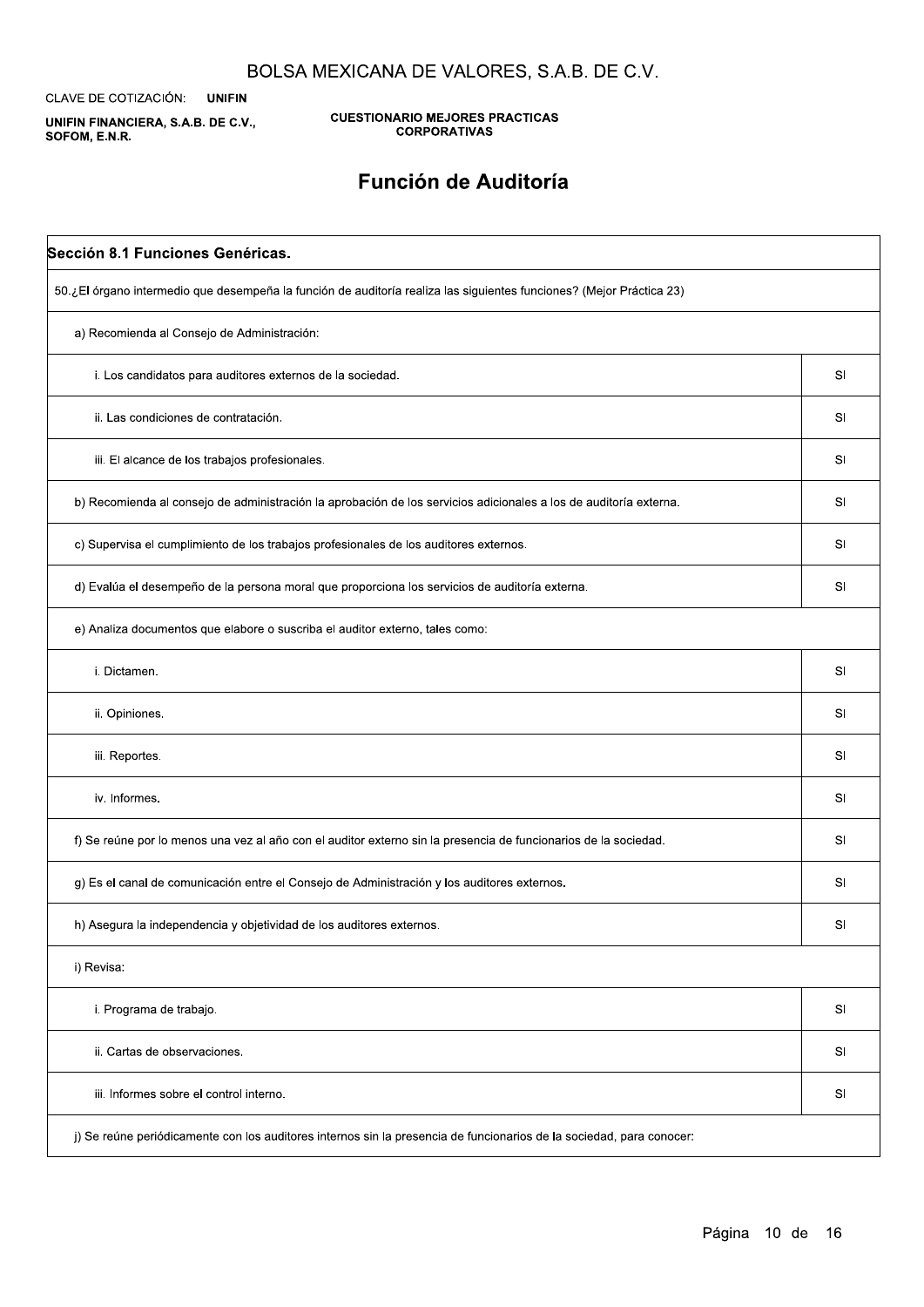CLAVE DE COTIZACIÓN: **UNIFIN** 

#### UNIFIN FINANCIERA, S.A.B. DE C.V., SOFOM, E.N.R.

#### **CUESTIONARIO MEJORES PRACTICAS CORPORATIVAS**

| i. Programa de Trabajo.                                                                                                                                                                                  | SI         |
|----------------------------------------------------------------------------------------------------------------------------------------------------------------------------------------------------------|------------|
| ii. Comentarios y observaciones en el avance de su trabajo.                                                                                                                                              | SI         |
| iii. Otros:                                                                                                                                                                                              |            |
| k) Da su opinión al Consejo de Administración sobre las políticas y criterios utilizados en la preparación de la información financiera, así<br>como del proceso para su emisión.                        | SI         |
| I) Contribuye en la definición de los lineamientos generales de control interno, de la auditoría interna y evalúa su efectividad.                                                                        | SI         |
| m) Verifica que se observen los mecanismos establecidos para el control de los riesgos a que está sujeta la sociedad.                                                                                    | SI         |
| n) Coordina las labores del auditor externo, interno y comisario.                                                                                                                                        | SI         |
| o) Verifica que se cuente con los mecanismos necesarios que permitan asegurar que la sociedad cumple con las diferentes<br>disposiciones a las que esté sujeta.                                          | SI         |
| p) Con qué periodicidad realiza una revisión para informar al Consejo de Administración acerca de la situación legal de la sociedad.                                                                     | Trimestral |
| q) Contribuye en el establecimiento de las políticas para las operaciones con partes relacionadas. ***                                                                                                   | SI         |
| r) Analiza y evalúa las operaciones con partes relacionadas para recomendar su aprobación al Consejo de Administración. ***                                                                              | SI         |
| s) Decide la contratación de terceros expertos que emitan su opinión sobre las operaciones con partes relacionadas o algún otro<br>asunto, que le permita el adecuado cumplimiento de sus funciones. *** | SI         |
| t) Verifica el cumplimiento del Código de Ética de Negocios.                                                                                                                                             | SI         |
| u) Verifica el cumplimiento del mecanismo de revelación de hechos indebidos y de protección a los informantes.                                                                                           | SI         |
| v) Auxilia al Consejo de Administración en el análisis de los planes de contingencia y recuperación de información.                                                                                      | SI         |

Nota: \*\*\* Las sociedades que cotizan con acciones en el mercado de valores llevan a cabo estas recomendaciones en la función de Prácticas Societarias.

| Sección 8.2 Selección de Auditores.                                                                                                                                                                                                                      |  |
|----------------------------------------------------------------------------------------------------------------------------------------------------------------------------------------------------------------------------------------------------------|--|
| 51.¿Se abstiene de contratar aquellos despachos en los que los honorarios percibidos por la auditoría externa y otros servicios adicionales<br>que presten a la sociedad, representen más del 10 por ciento de sus ingresos totales? (Mejor Práctica 24) |  |
| 52.Rotación:                                                                                                                                                                                                                                             |  |

| a) ¿Se cambia al socio que dictamina los estados financieros al menos cada 5 años? (Mejor Práctica 25)                                                                             | S |
|------------------------------------------------------------------------------------------------------------------------------------------------------------------------------------|---|
| b) ¿Se cambia al grupo de trabajo que dictamina los estados financieros al menos cada 5 años? (Mejor Práctica 25)                                                                  | S |
| 53.¿La persona que firma el dictamen de la auditoría a los estados financieros anuales de la sociedad, es distinta de aquélla que actúa<br>como Comisario? (Mejor práctica 26) *** | S |
| 54. ¿Se revela el perfil del Comisario en el informe anual que presenta el Consejo de Administración a la Asamblea? (Mejor Práctica 27) ***                                        | S |

Página 11 de 16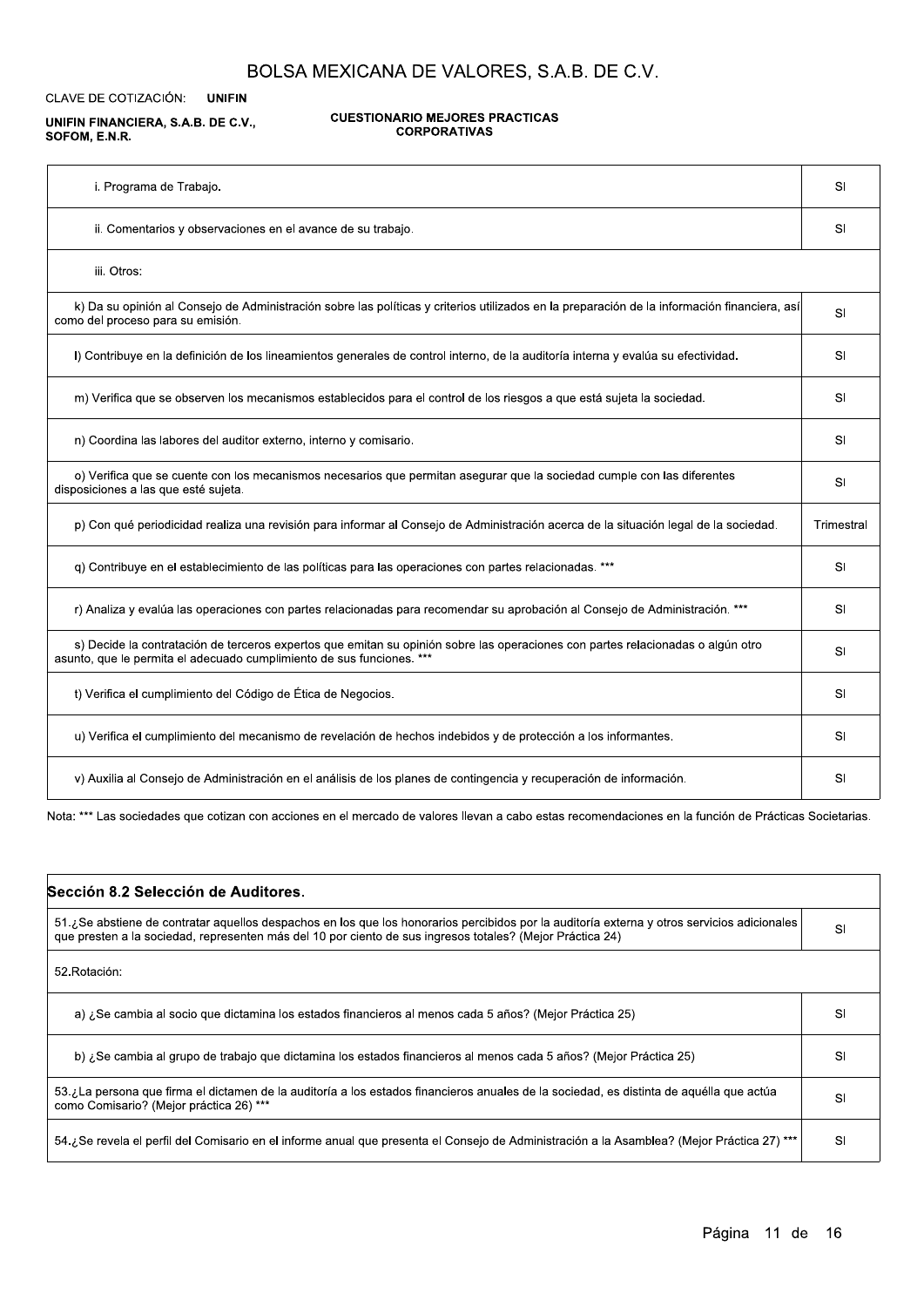**UNIFIN** CLAVE DE COTIZACIÓN:

UNIFIN FINANCIERA, S.A.B. DE C.V., SOFOM, E.N.R.

**CUESTIONARIO MEJORES PRACTICAS CORPORATIVAS** 

Nota: \*\*\* Para las sociedades anónimas bursátiles que cotizan en el mercado de valores esta Práctica no aplica.

| Sección 8.3 Información Financiera.                                                                                                                                                                                                                                                                 |    |
|-----------------------------------------------------------------------------------------------------------------------------------------------------------------------------------------------------------------------------------------------------------------------------------------------------|----|
| 55.¿El órgano intermedio que desempeña la función de auditoría, apoya con su opinión al Consejo de Administración para que éste tome<br>decisiones con información financiera confiable? (Mejor Práctica 28)                                                                                        | SI |
| 56. Dicha información financiera es firmada por (Mejor Práctica 28):                                                                                                                                                                                                                                |    |
| a) El Director General.                                                                                                                                                                                                                                                                             | SI |
| b) El director responsable de su elaboración.                                                                                                                                                                                                                                                       | SI |
| 57.¿La sociedad cuenta con un área de auditoría interna? (Mejor Práctica 29)                                                                                                                                                                                                                        | SI |
| 58. La pregunta anterior es positiva, indique si sus lineamientos generales y planes de trabajo son aprobados por el consejo de<br>administración (Mejor Práctica 29).                                                                                                                              | SI |
| 59.¿El órgano intermedio que desempeña la función de auditoría, da su opinión previa al Consejo de Administración para la aprobación de<br>las políticas y criterios contables utilizados para la elaboración de la información financiera de la sociedad? (Mejor Práctica 30)                      | SI |
| 60.¿El órgano intermedio que desempeña la función de auditoría, da su opinión al Consejo de Administración para aprobar los cambios a<br>las políticas y criterios contables conforme a los cuales se elaboran los estados financieros de la sociedad? (Mejor Práctica 31)                          | SI |
| 61.¿El Consejo de Administración aprueba, con la previa opinión del comité que realiza las funciones de auditoría, los mecanismos<br>necesarios para asegurar la calidad de la información financiera que se le presente? (Mejor Práctica 32)                                                       | SI |
| 62.¿En caso de que la información financiera corresponda a periodos intermedios durante el ejercicio, el comité que realiza las funciones<br>de auditoría vigila que se elabore con las mismas políticas, criterios y prácticas con las que se prepara la información anual? (Mejor<br>Práctica 32) | SI |

| Sección 8.4 Control Interno.                                                                                                                                                                                                                           |     |
|--------------------------------------------------------------------------------------------------------------------------------------------------------------------------------------------------------------------------------------------------------|-----|
| 63.¿Los lineamientos generales de control interno y, en su caso, las revisiones al mismo son sometidos a la aprobación del Consejo de<br>Administración, previa opinión del órgano intermedio que realiza la función de auditoría? (Mejor Práctica 33) | SI  |
| 64.¿Se apoya al Consejo de Administración para? (Mejor Práctica 34):                                                                                                                                                                                   |     |
| a) Asegurar la efectividad del control interno.                                                                                                                                                                                                        | -SI |
| b) Asegurar el proceso de emisión de la información financiera.                                                                                                                                                                                        | SI  |
| 65. Los auditores internos y externos (Mejor Práctica 35).                                                                                                                                                                                             |     |

| a) ¿Evalúan, conforme a su programa normal de trabajo, la efectividad del control interno, así como del proceso de emisión de la<br>información financiera? |  |
|-------------------------------------------------------------------------------------------------------------------------------------------------------------|--|
| b) ¿Se comentan con ellos los resultados señalados en la carta de situaciones a informar?                                                                   |  |

Sección 8.5 Partes Relacionadas.

Página 12 de 16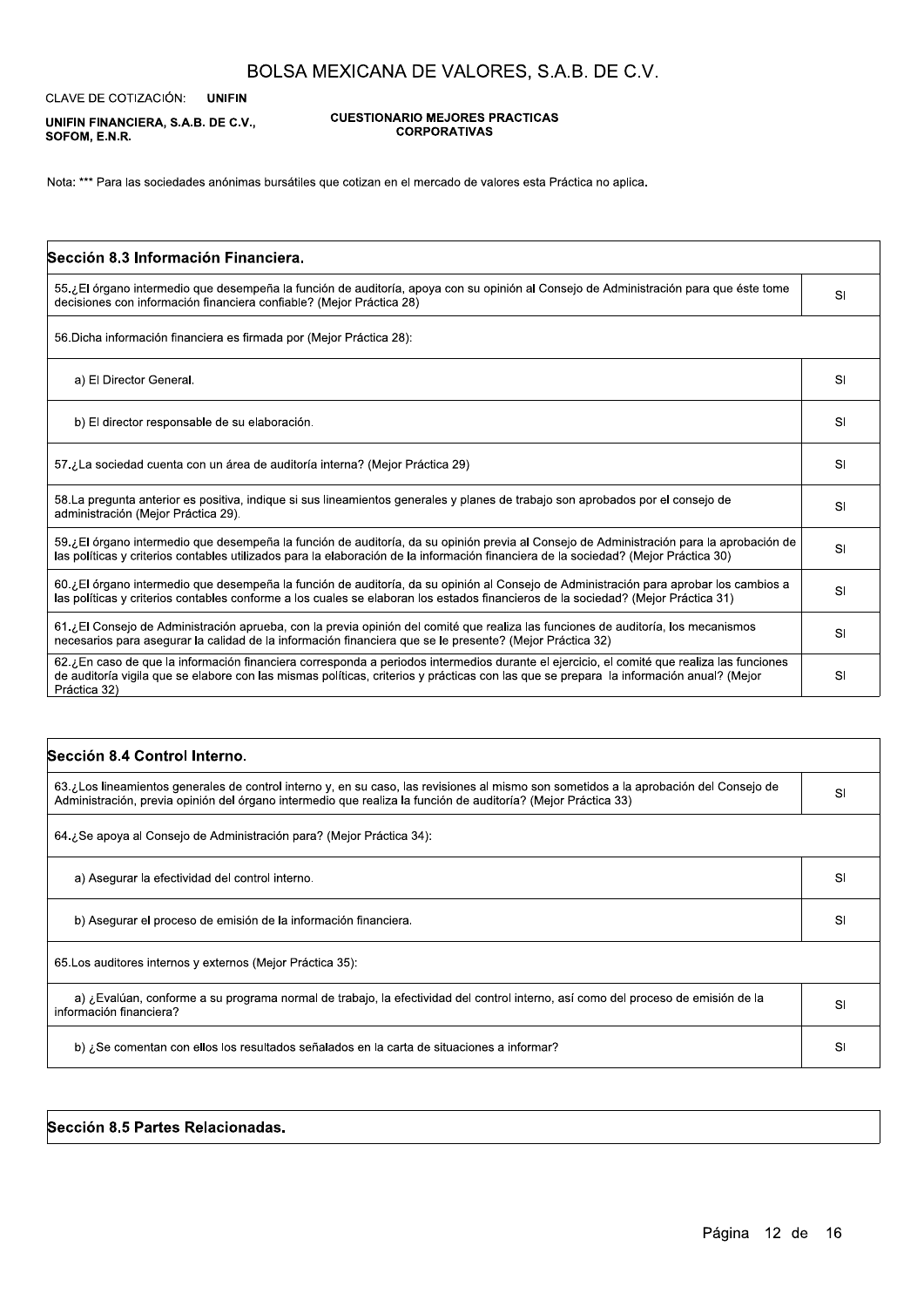CLAVE DE COTIZACIÓN: **UNIFIN** 

#### UNIFIN FINANCIERA, S.A.B. DE C.V., SOFOM, E.N.R.

 $\Gamma$ 

#### **CUESTIONARIO MEJORES PRACTICAS CORPORATIVAS**

| 66.¿El órgano intermedio encargado de la función de auditoría, apoya al Consejo de Administración en? (Mejor Práctica 36) ***                                                                                                                         |           |
|-------------------------------------------------------------------------------------------------------------------------------------------------------------------------------------------------------------------------------------------------------|-----------|
| a) El establecimiento de políticas para las operaciones con partes relacionadas.                                                                                                                                                                      | SI        |
| b) El análisis del proceso de aprobación de las operaciones con partes relacionadas.                                                                                                                                                                  | SI        |
| c) El análisis de las condiciones de contratación de las operaciones con partes relacionadas.                                                                                                                                                         | <b>SI</b> |
| 67.¿El órgano intermedio encargado de la función de auditoría apoya al Consejo de Administración en análisis de las propuestas para<br>realizar operaciones con partes relacionadas fuera del giro habitual de la sociedad? (Mejor Práctica 37) ***   | SI        |
| 68.¿Las operaciones con partes relacionadas fuera del giro habitual que lleguen a representar más del 10 por ciento de los activos<br>consolidados de la sociedad se presentan a la aprobación de la Asamblea de Accionistas? (Mejor Práctica 37) *** | SI        |

Nota: \*\*\* Las sociedades que cotizan con acciones en el mercado de valores llevan a cabo estas recomendaciones en la función de Prácticas Societarias.

| Sección 8.6 Revisión del cumplimiento de disposiciones.                                                                                                                                                                                        |    |
|------------------------------------------------------------------------------------------------------------------------------------------------------------------------------------------------------------------------------------------------|----|
| 69.¿El órgano intermedio encargado de la función de auditoría se asegura de la existencia de mecanismos que permitan determinar si la<br>sociedad cumple debidamente con las disposiciones legales que les son aplicables? (Mejor Práctica 38) | SI |
| 70. Si la respuesta a la pregunta anterior es afirmativa, seleccione los mecanismos.                                                                                                                                                           |    |
| a) Auditoría legal.                                                                                                                                                                                                                            |    |
| b) Informes de asuntos legales pendientes.                                                                                                                                                                                                     |    |
| c) Otros (detallar):                                                                                                                                                                                                                           |    |
| REVISIONES PERIODICAS DE CUMPLIMIENTO DE OBLIGACIONES FISCALES LEGALES Y ADMINISTRATIVAS                                                                                                                                                       |    |
| 71.¿Se realiza, cuando menos una vez al año, una revisión de la situación legal de la sociedad y se informa al Consejo de Administración?<br>(Mejor Práctica 38)                                                                               | SI |

Página 13 de 16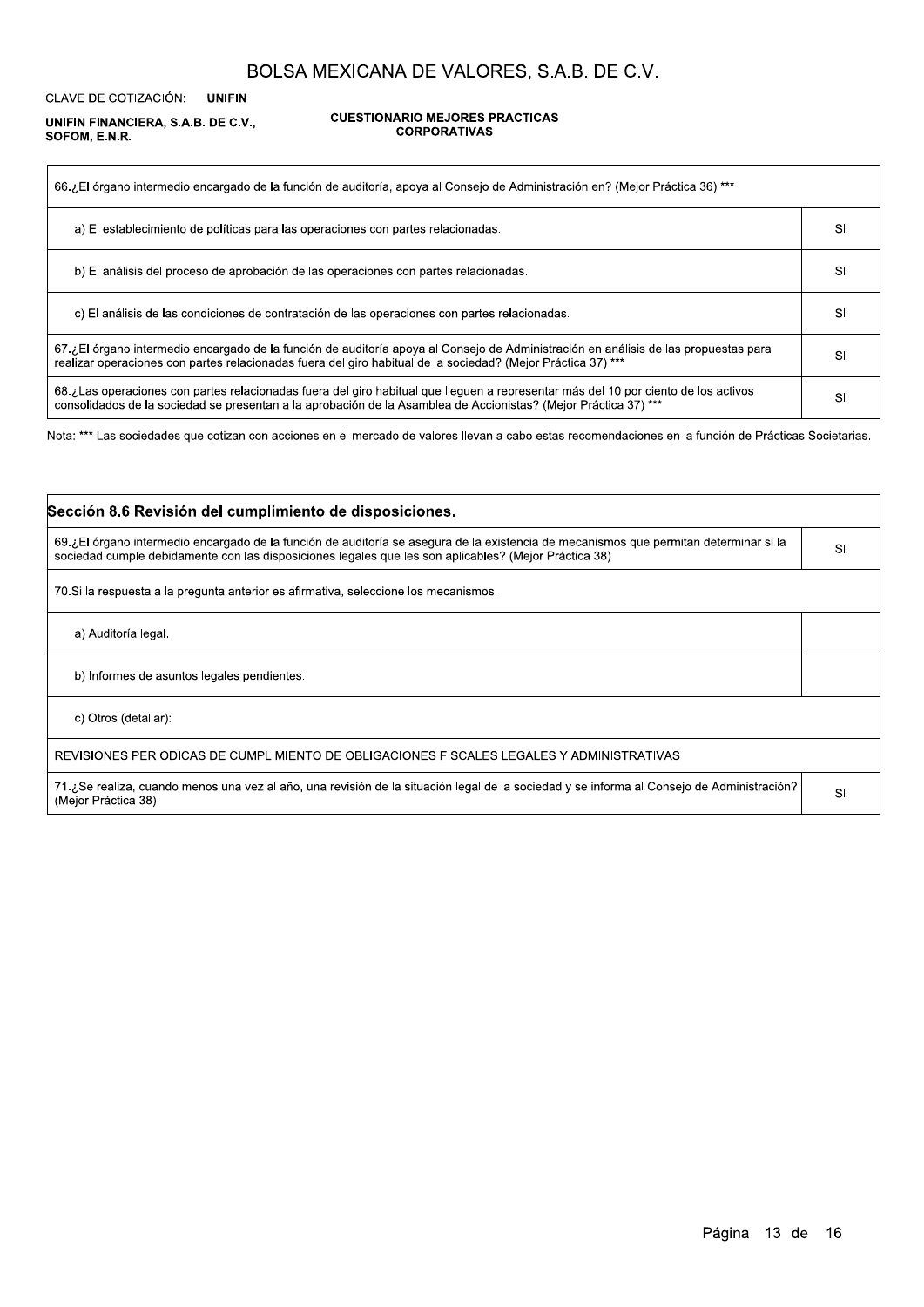CLAVE DE COTIZACIÓN: **UNIFIN** 

UNIFIN FINANCIERA, S.A.B. DE C.V., SOFOM, E.N.R.

**CUESTIONARIO MEJORES PRACTICAS CORPORATIVAS** 

# Función de Evaluación y Compensación

| Sección 9.1 Funciones Genéricas.                                                                                                                                                                                                                |           |
|-------------------------------------------------------------------------------------------------------------------------------------------------------------------------------------------------------------------------------------------------|-----------|
| 72.¿El órgano intermedio encargado de la función de evaluación y compensación presenta al Consejo de Administración para su aprobación, lo<br>siguiente? (Mejor Práctica 39)                                                                    |           |
| a) Los criterios para designar o remover al Director General y a los funcionarios de alto nivel. ***                                                                                                                                            | SI        |
| b) Los criterios para la evaluación y compensación del Director General y de los funcionarios de alto nivel. ***                                                                                                                                | SI        |
| c) Los criterios para determinar los pagos por separación del Director General y funcionarios de alto nivel.                                                                                                                                    | <b>NO</b> |
| d) Los criterios para la compensación de los consejeros.                                                                                                                                                                                        | SI        |
| e) La propuesta realizada por el Director General acerca de la estructura y criterios para la compensación del personal.                                                                                                                        | SI        |
| f) La propuesta para declarar a la sociedad como entidad socialmente responsable.                                                                                                                                                               | SI        |
| g) El Código de Ética de Negocios de la sociedad.                                                                                                                                                                                               | SI        |
| h) El sistema de información de hechos indebidos y la protección a los informantes.                                                                                                                                                             | SI        |
| i) El sistema formal de sucesión del Director General y los funcionarios de alto nivel, y verifica su cumplimiento.                                                                                                                             | SI        |
| 73.¿El Director General y los funcionarios de alto nivel se abstienen de participar en la deliberación de los asuntos mencionados en la<br>pregunta 72, a), b) y c) con objeto de prevenir un posible conflicto de interés? (Mejor Práctica 40) | <b>NO</b> |

Nota: \*\*\* Las sociedades que cotizan con acciones en el mercado de valores llevan a cabo estas recomendaciones en la función de Prácticas Societarias.

| Sección 9.2 Aspectos Operativos.                                                                                                                                                                                                                                                                                                                                                                              |           |
|---------------------------------------------------------------------------------------------------------------------------------------------------------------------------------------------------------------------------------------------------------------------------------------------------------------------------------------------------------------------------------------------------------------|-----------|
| 74.¿Para la determinación de las remuneraciones del Director General y los funcionarios de alto nivel se consideran aspectos relacionados<br>con sus funciones, el alcance de sus objetivos y la evaluación de su desempeño? (Mejor Práctica 41)                                                                                                                                                              | SI        |
| 75.¿En el informe anual presentado por el Consejo de Administración a la Asamblea de Accionistas se revelan las políticas utilizadas y los<br>componentes que integran los paquetes de remuneración del Director General y de los funcionarios de alto nivel de la sociedad? (Mejor<br>Práctica 42)                                                                                                           | NO.       |
| 76.¿El órgano intermedio encargado de la función de evaluación y compensación apoya al Consejo de Administración en revisar<br>previamente las condiciones de contratación del Director General y de los funcionarios de alto nivel, a fin de asegurar que sus pagos<br>probables por separación de la sociedad se apeguen a los lineamientos aprobados por el Consejo de Administración? (Mejor Práctica 43) | <b>SI</b> |
| 77.¿Con objeto de asegurar un proceso de sucesión estable se tiene un plan formal de sucesión para el Director General y los funcionarios<br>de alto nivel de la sociedad? (Mejor Práctica 44)                                                                                                                                                                                                                | SI        |
| 78. Si la respuesta a la pregunta anterior es negativa, explique porqué o seleccione una de las siguientes razones:                                                                                                                                                                                                                                                                                           |           |
| a) La sociedad es de reciente creación.                                                                                                                                                                                                                                                                                                                                                                       |           |
| b) Los funcionarios son jóvenes.                                                                                                                                                                                                                                                                                                                                                                              |           |

Página 14 de 16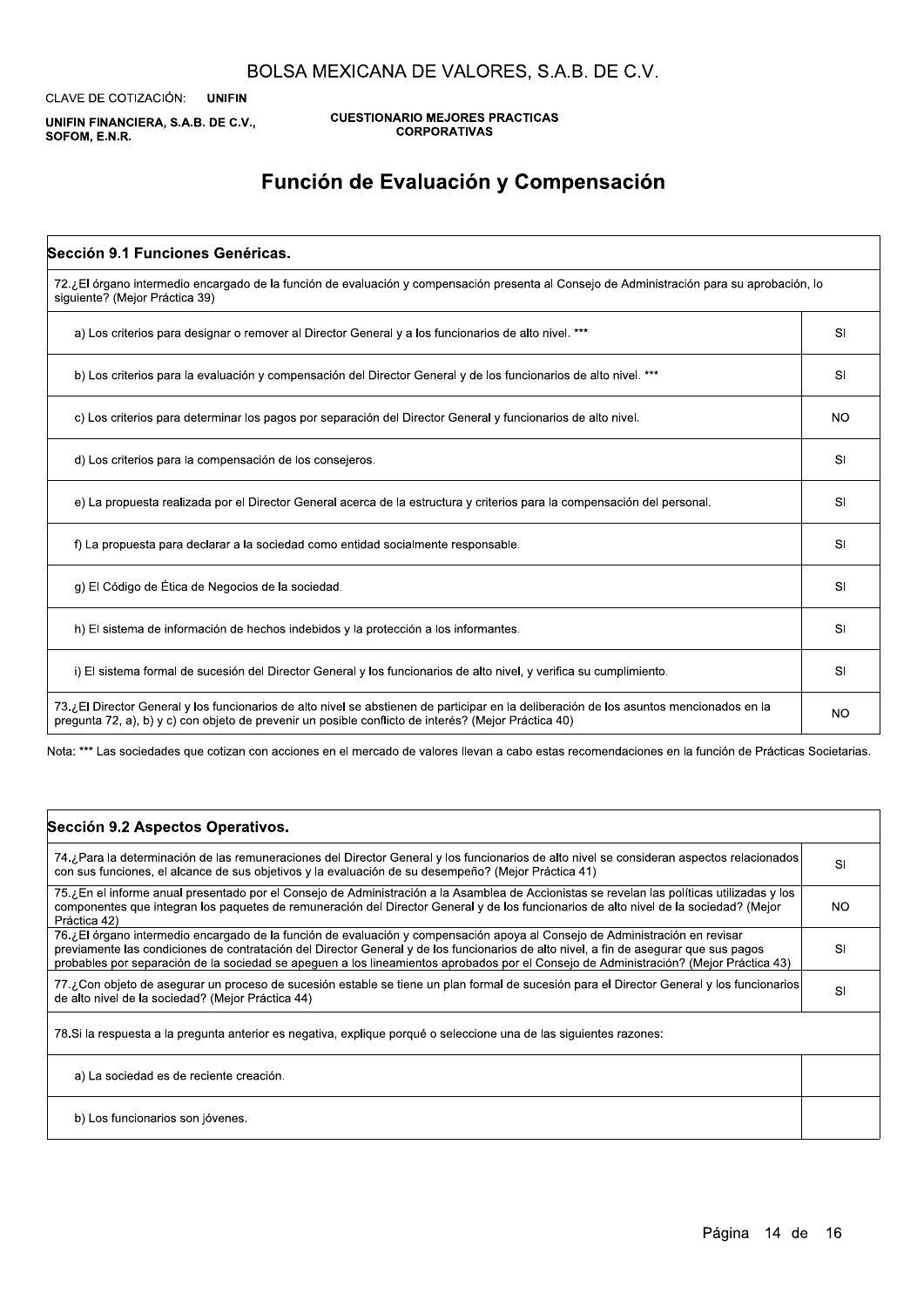CLAVE DE COTIZACIÓN: **UNIFIN** 

UNIFIN FINANCIERA, S.A.B. DE C.V., SOFOM, E.N.R.

**CUESTIONARIO MEJORES PRACTICAS CORPORATIVAS** 

c) Los funcionarios se contrataron recientemente.

d) No es un tema importante.

e) Otras (detallar):

Página 15 de 16